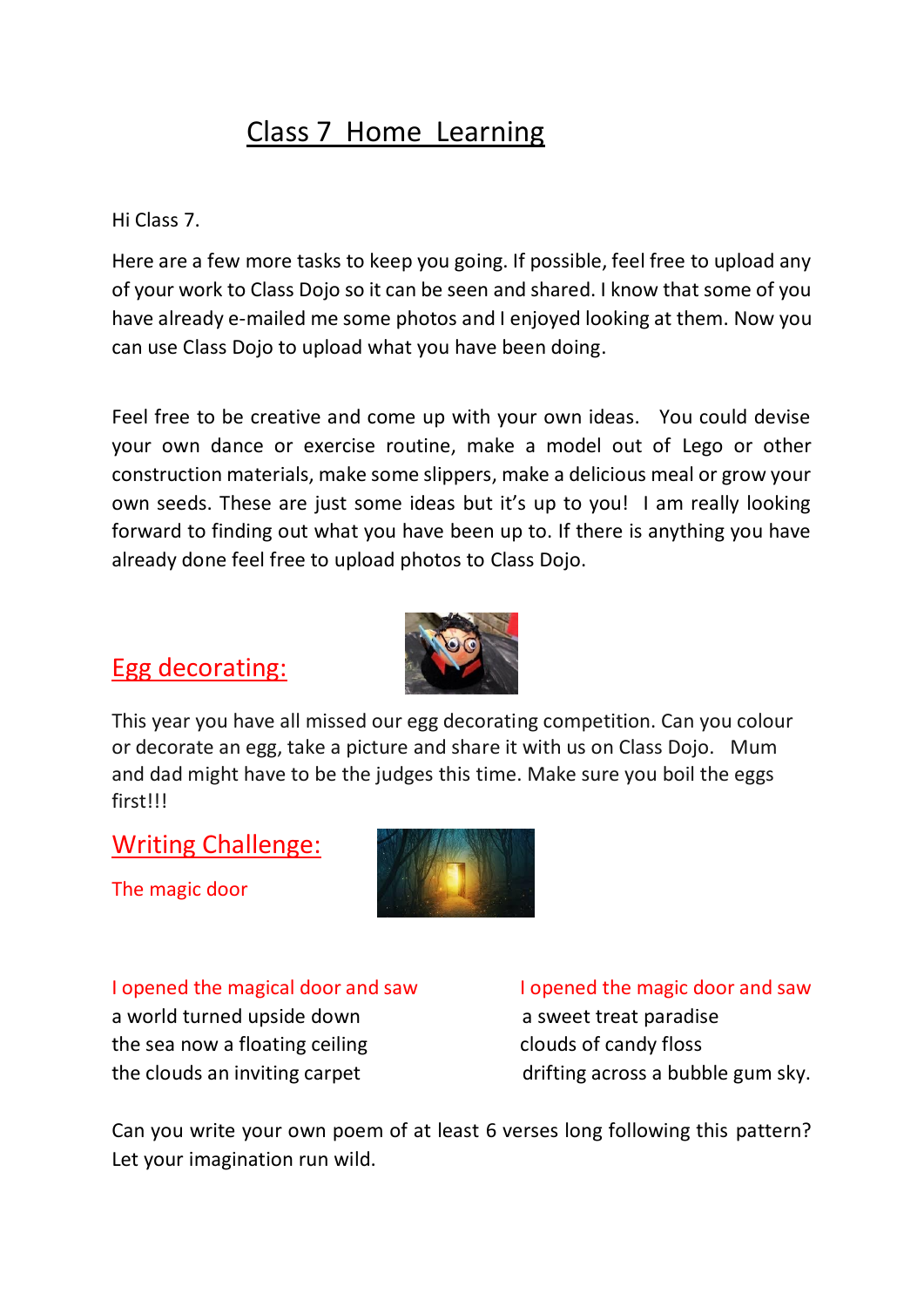#### Challenge:

Can you explore more of the senses and write a poem with the following pattern

I opened the magic door and saw…………………. I opened the magic door and heard…………………. I opened the magic door and smelt…………………… I opened the magic door and touched………………….. I opened the magic door and found………………….

### Book Review:

Can you write me a detailed book review of a book you have recently read. Hopefully some of you have finished the Iron Woman and can write a book review about this. Remember to say what you thought of the book; what the book was about; were there any lessons to be learnt from it; what the characters were like and who you would recommend it to.

## Alphabet game:

Now this one couldn't be simpler and it'll help improve your spelling. Basically pick any subject like animals, countries, names of cars or even chocolate bars and write one down for each letter of the alphabet. See who can get the most done and the fastest

| WEEK 1 ALPHABET<br>GAME - CAN YOU FILL AN ANSWER FOR<br>WEEK? IF YOU DON'T KNOW-LOOK ITUP! |                        |                                         |
|--------------------------------------------------------------------------------------------|------------------------|-----------------------------------------|
| A GIRLS NAME                                                                               |                        | CHOCOLATE BARI DINOSAUR SPECIES         |
| Α<br>Audrey                                                                                | ARXO                   | Apatosanis                              |
| B<br>Belle                                                                                 | 1 Bourdy               | Brachioscurvo                           |
| Claire                                                                                     | Chrunches              | cretaceous                              |
| <b>STATE LETTERS</b><br>D<br>B <sub>n150</sub>                                             | Daim bar               | Diplodocus                              |
| E<br>Eurx                                                                                  |                        | Epidemptén                              |
| F<br>tames                                                                                 | Pornero Pache          | falacan                                 |
| GH<br>Gracie                                                                               | Governing over Guillan | Gallymonus                              |
| Harrah                                                                                     | Hertheus               | Hadrosaurus                             |
| tSabelle                                                                                   |                        | <b>Iquaredon</b>                        |
| Jessica                                                                                    |                        | Saturna                                 |
| K<br>s,<br>Kulaz                                                                           | Killat                 | Kentrosaums                             |
| Lilly                                                                                      | Linds.                 | Lambersaurus                            |
| м<br>MOUSY                                                                                 | Mas bar                | marstriehion                            |
| N<br>nancy                                                                                 | Nerthe                 | Natheranians                            |
| Cripith<br>$\circ$                                                                         |                        | Quireyotor                              |
| ρ<br>Proper                                                                                | pengan                 | nterodoctul                             |
| <b>R</b><br>question                                                                       |                        | Quastiteming                            |
| Ruby<br>S<br>Summer                                                                        | Rooses<br>Snickers for | Ru Rhabadas on                          |
| Tollin                                                                                     | Tobertorone            | Stegazawans<br><i><b>Ancicettas</b></i> |
| u<br>ushulla                                                                               |                        | <b><i><u>adamnador</u></i></b>          |
| vuttino.                                                                                   |                        | VOIDCIJOLOHO                            |
| W<br>wereon                                                                                | (HAME- DISpo.          | Wasksmins                               |
| ×<br>Xaro                                                                                  |                        | Kennfelsonshums                         |
| <b>Usemba</b>                                                                              | YORKIE                 | Eb Yamehomusamos                        |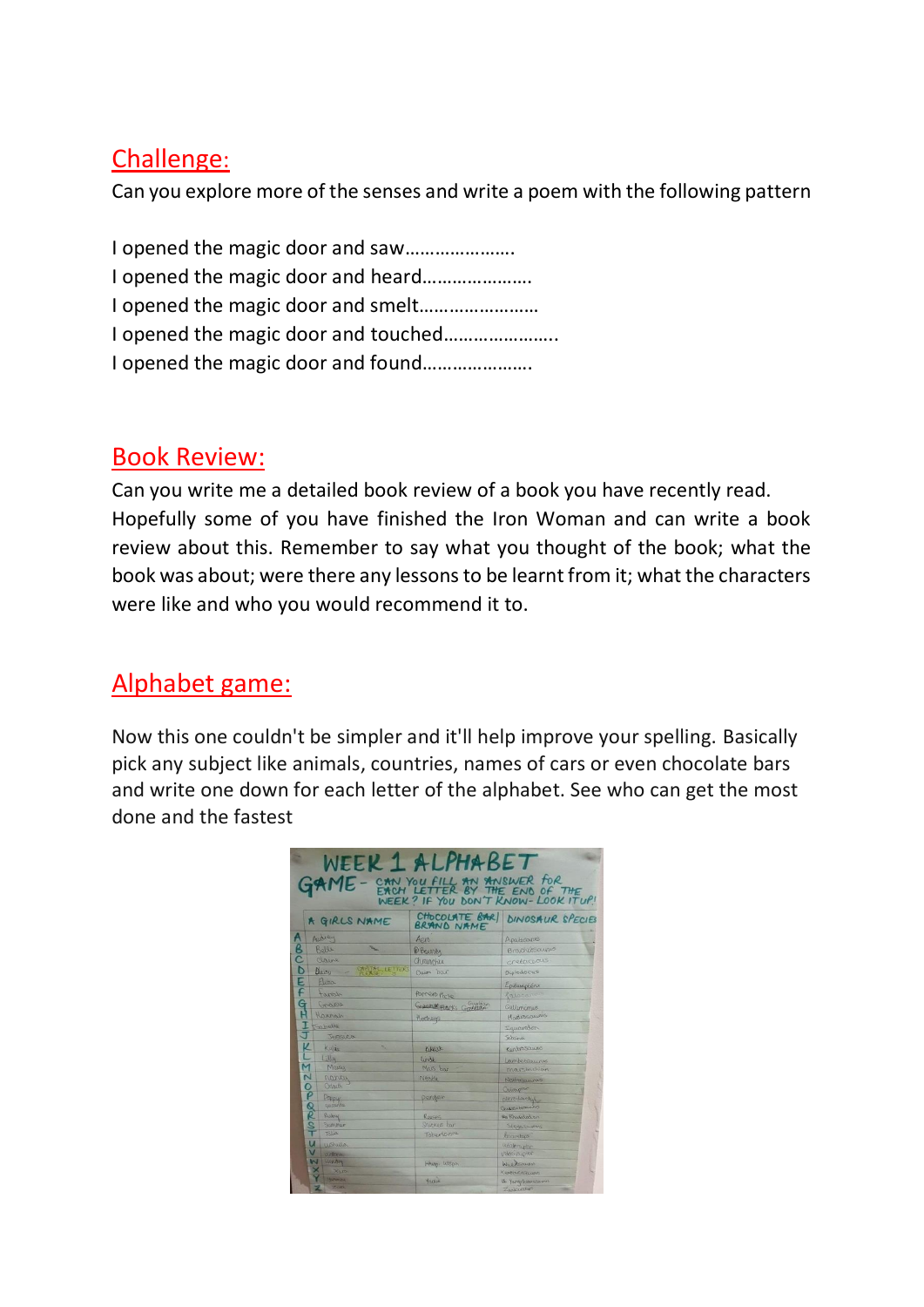

## Pebble Art:

When you are out for your daily exercise see if you can find some pebbles to decorate. On lighter rocks you can use felt tips or if you want them to last longer use acrylic paint covered in a varnish of water and glue to make them last longer and look shiny. Take a photograph and upload on Class Dojo.

## Spag Tests:

Don't forget to do the Spag tests A and B I have put on the website and keep an eye out because I will be putting some more up there.

# Maths:

- Make sure you are still using Times Table Rock Stars regularly and competing in any Team Battles! Mr Sayers class are beating us at the moment.
- Whiterose maths has some very good lessons for children to complete with a video showing how to complete activities. <https://whiterosemaths.com/homelearning/>
- BBC Bitesize has some excellent activities for you to work through. BBC Bitesize link
- Carol Vorderman is giving free maths lessons on this website. The Maths Factor
- NRICH is full of maths games and activities that you can work on at home.

Don't forget to upload any paintings and drawings you have done when you were researching an artist.